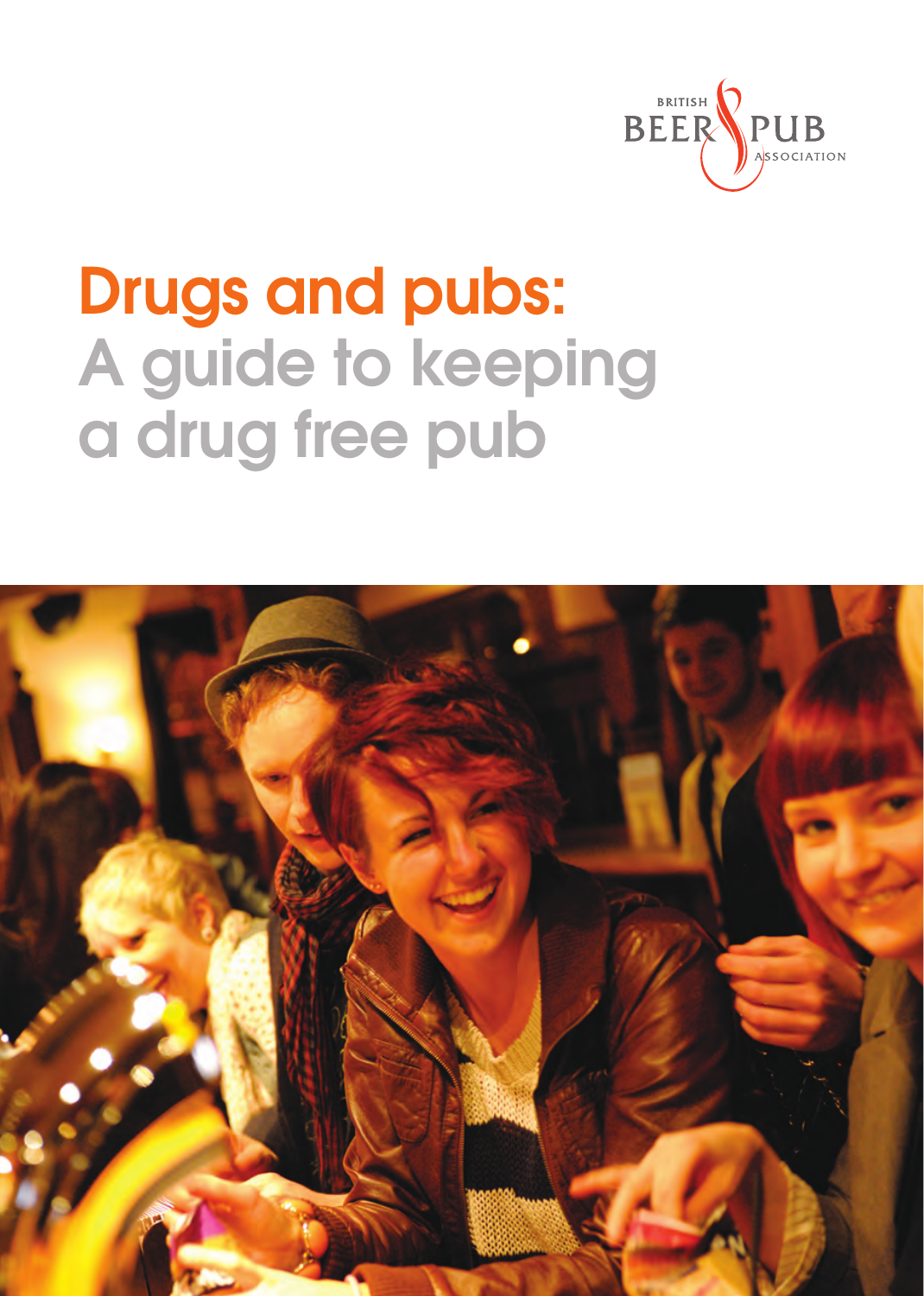It is the duty of all licensed premises to create a safe and secure environment for their customers and to take steps to promote all four of the licensing objectives:

- Prevention of crime and disorder
- Public safety
- Prevention of public nuisance
- Protection of children from harm

It is therefore vital that all licensed premises remain vigilant when it comes to illegal drugs.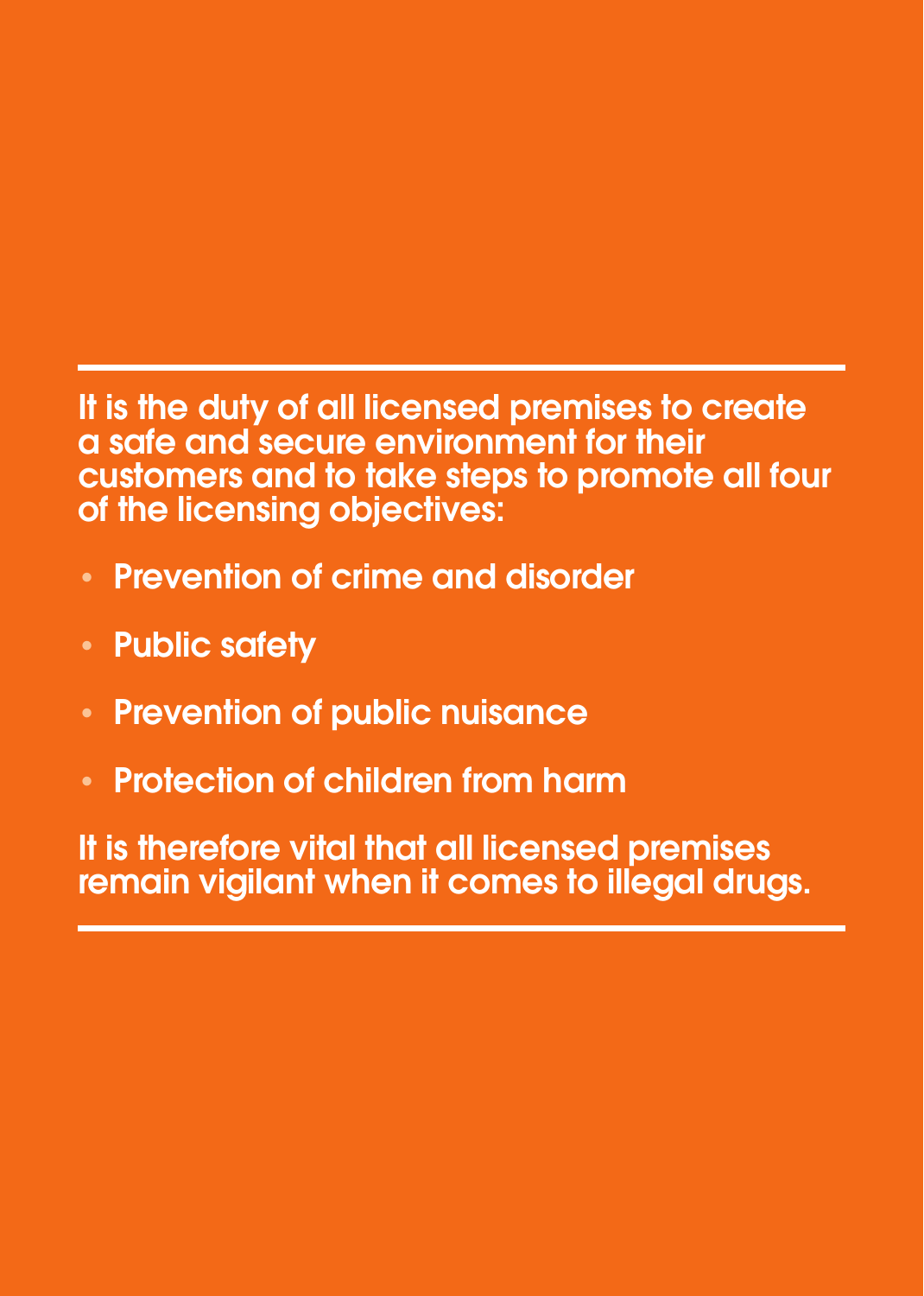### Drugs and pubs Foreword

**The use of illicit drugs is often associated with the night-time economy. Unfortunately even the most responsible and well-run licensed premises are not immune from issues surrounding drugs. I am, therefore, pleased to introduce the BBPA's updated guidance on drugs and pubs to ensure that licensees and their staff can be fully informed and equipped to tackle drug-related issues.** 

The guidance has been produced with valuable input from the Home Office and National Pubwatch. It contains useful information on the laws around drugs and licensed premises, as well as methods to assist licensees in identifying drug use and addressing any related problems. It also contains specific advice on the recent Psychoactive Substances Act and on door searches, along with detailed information on commonly used drugs.

As a licensee, it is important that you and your staff are trained on the subject of illicit drugs so that you are able to anticipate, identify and address any problems. Whilst the vast majority of premises are successful in creating a safe and responsible environment for their customers, the laws around illicit drugs in licensed premises are clear and the consequences for failing to tackle any problems could be serious for your licence, your reputation and for you as an individual.

A proactive approach to tackling illicit drugs and a strong relationship with the police and local authorities is the best way forward. Choosing to follow this guidance will further ensure that licensees and staff continue to provide an excellent service in our nation's pubs.

Brigid Simmonds OBE Chief Executive, BBPA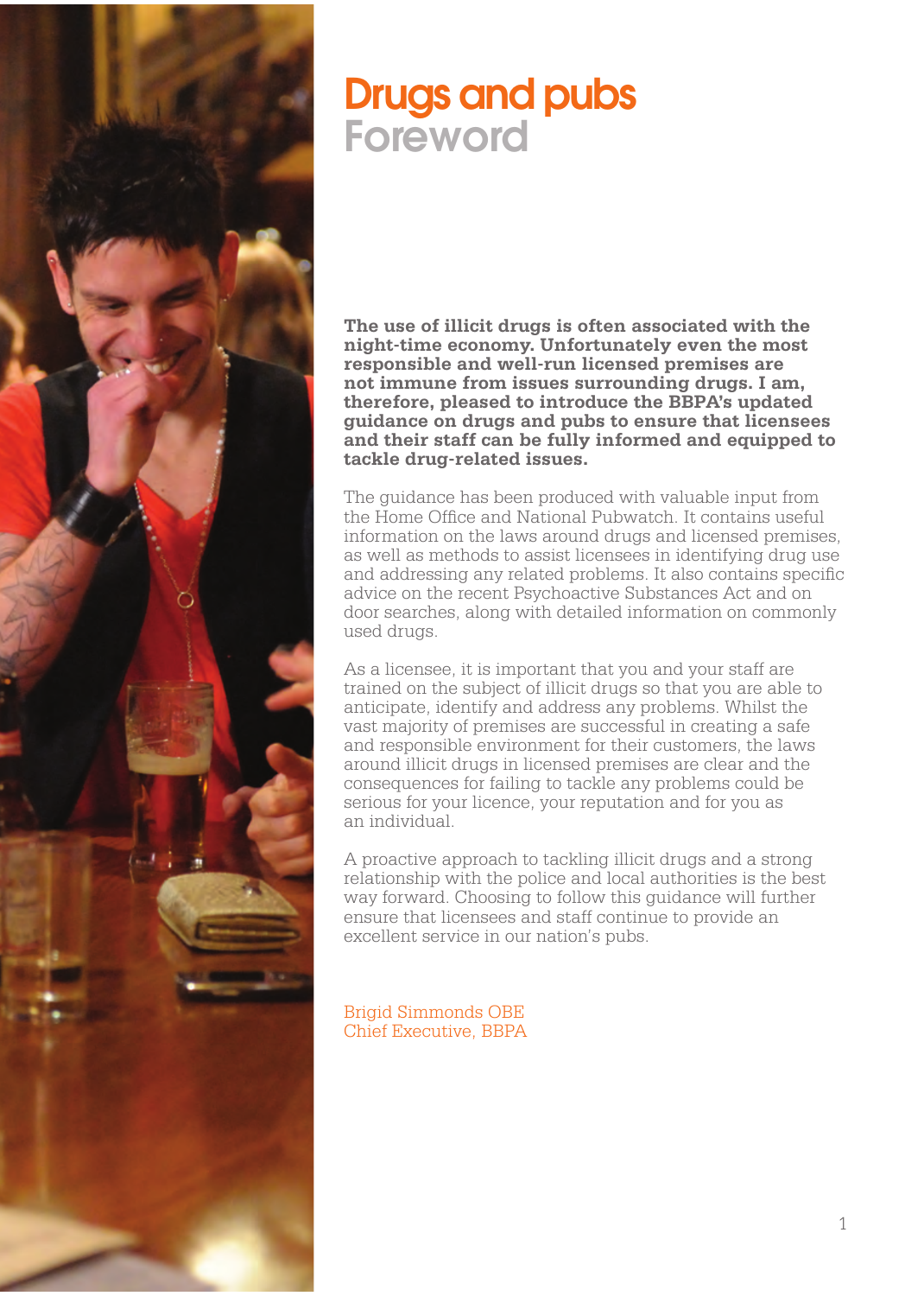

# Knowing the law

**Drugs are often associated with use in the night-time economy. Whilst no premises can ensure complete avoidance of drug users and dealers, it is the responsibility of the licence holder and Designated Premises Supervisor (DPS) to ensure that they are rigorous in attempting to deter drug use and supply. Failure to do so could result in a review of the licence under Section 51 of the Licensing Act 2003, upon which various sanctions, such as stringent conditions or removal of licensable activity, could be imposed on the licence.**

If the police are satisfied that there is serious crime or serious disorder associated with the premises, then they could apply for a summary review under Sec 53A of the Licensing Act 2003 whereby interim steps or immediate suspension of the licence could be imposed.

Furthermore, under the Misuse of Drugs Act 1971, heavy penalties can be imposed on those who permit drug-related activities on their premises including producing or supplying a controlled drug and smoking cannabis. This could also lead to forfeiture of a personal licence.

Finally, the Anti-Social Behaviour Act 2014 – creates powers to enable the police to close, for a period of up to six months, premises (including licensed premises) where there is evidence of the sale, use or production of class A drugs, and where there is also related serious nuisance or disorder.

Not only is it illegal but the prevalent and unchallenged use of drugs on a premises can damage reputation, deter potential customers and encourage further organised criminal activity. As mentioned above, drug use or supply on a licensed premises which leads to a conviction is likely to induce a review of the premises licence with the possibility of licence revocation or, in the most serious cases, a criminal prosecution against the licence holder.

If you are suspicious that your premises is being used by drug dealers or is being used by those who consume drugs on the premises, it is important to seek advice and assistance from local police. Early reporting of these suspicions will not be viewed as detrimental to your licence by the police or licensing authorities.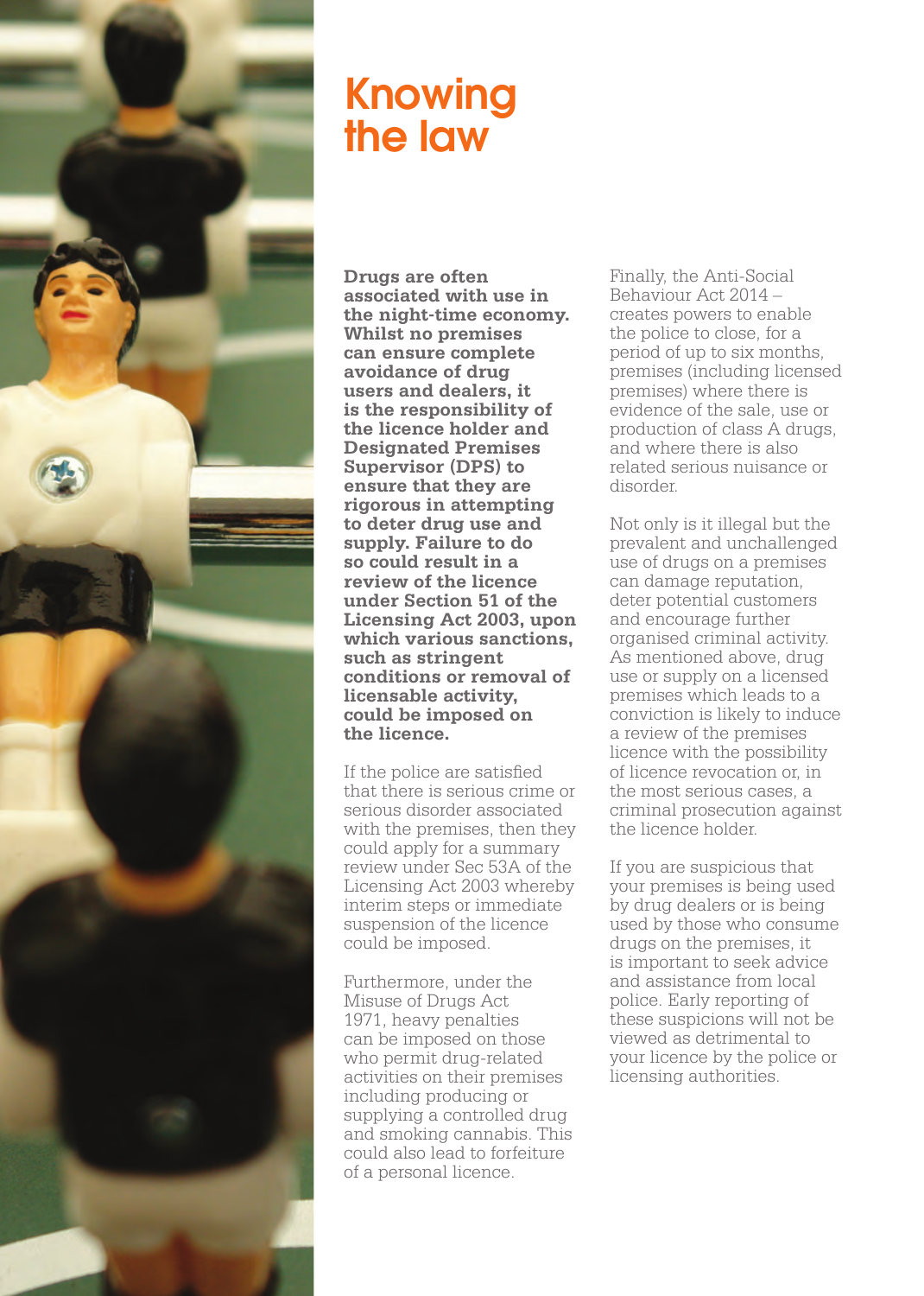# **Identifying** drug use

**Cooperation with emergency services is vital when it comes to dealing with drug users. If you suspect that someone is under the influence of illegal drugs in the interests of safety you should notify your members of staff immediately. You may then refuse them service and ask them to vacate the premises immediately. If the individual refuses to comply or becomes aggressive, you should contact the police immediately for assistance.**

#### Identifying someone on drugs –

- Unexplained changes in personality or attitude that are inconsistent with alcohol use
- Extreme hyperactivity or lethargy
- Fearful or paranoid without logical reason
- Tremors, slurred speech, giggling or lack of coordination (be aware of those with a genuine disability)
- Bloodshot eyes or pupils much larger or smaller than usual
- Hallucinations

• Suspicious behaviours including frequent trips to the toilet, garden etc.

#### General signs of drug use in your premises –

- Torn up beer mats/ cigarette packets/bits of cardboard left on tables or in ashtrays
- Roaches (home-made filter tips from cannabis cigarettes)
- Empty packets made of folded paper, card or foil
- Needles, syringes, swabs, spoons, candles, pieces of burned tinfoil, filters removed from cigarettes, lemon juice or citric acid sachets
- Traces of powder on flat hard surfaces
- Strong, sickly sweet, smoky smells, or an ammonia-like smell
- Blood or blood stained items
- Payment with tightly rolled banknotes or notes that have been tightly rolled
- Traces of blood or powder on banknotes
- Solvent paraphernalia e.g. aerosol cans, lighter refills

If you suspect that someone is suffering from the effects of drug use, and is showing signs of distress or unconsciousness, you should move them to the recovery position and contact the emergency services. Ensure that the area around the individual is clear and free of dangerous objects whilst awaiting assistance.

#### Identifying someone suffering from drug abuse –

- Problems with vital signs including: temperature; heart rate; respiratory rate
- Nausea and vomiting as well as abdominal pain and diarrhoea including that which contains blood
- Confusion, semi-consciousness and coma
- Chest pain and extremely rapid or slow breathing

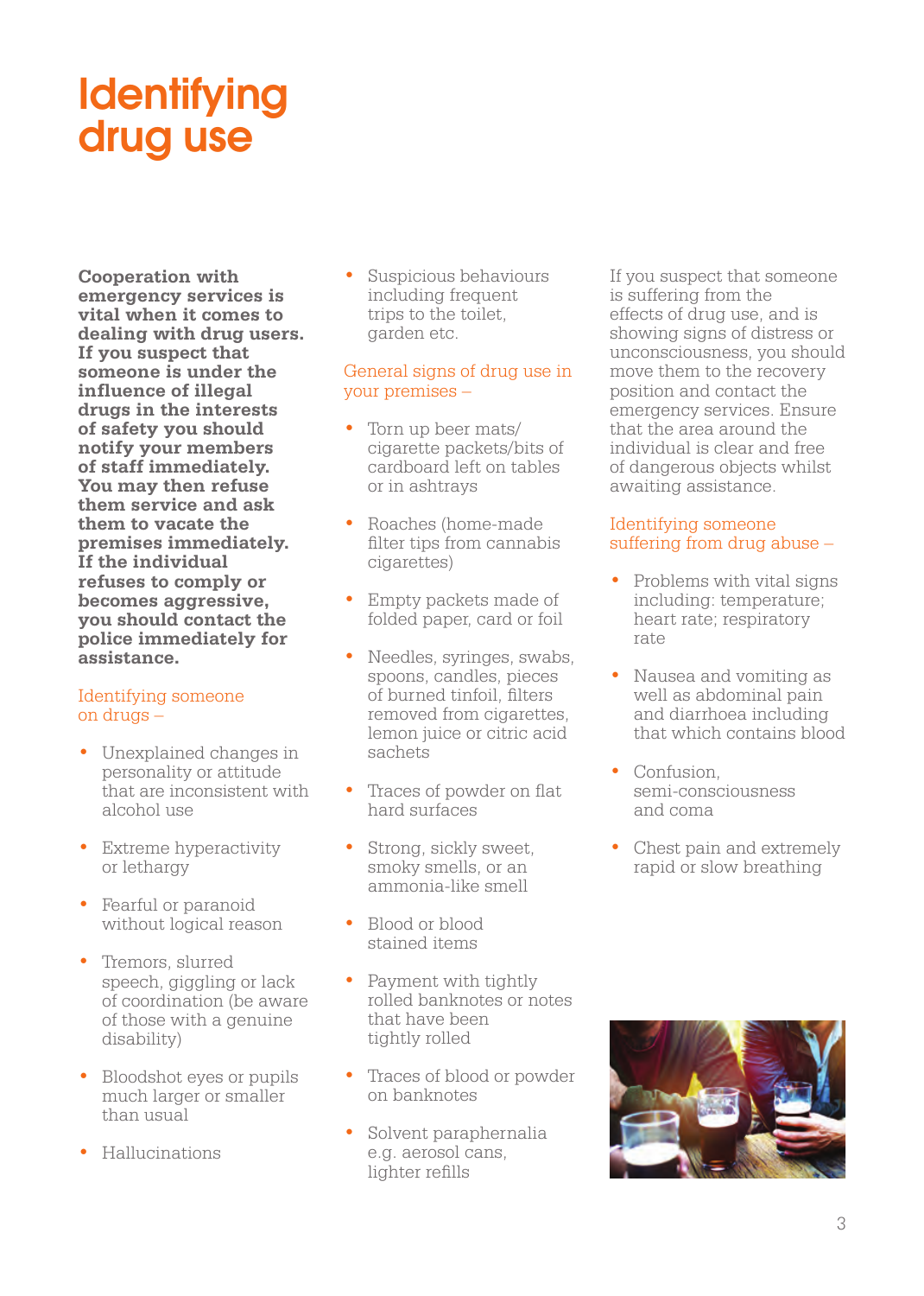### **Psychoactive** substances

**Psychoactive substances (so- called "legal highs") have become a growing concern and you should remain vigilant in identifying the use or distribution of these on your premises. The Psychoactive Substances Act 2016 makes it an offence to produce, supply, offer to supply, possess with intent to supply, possess on custodial premises, import or export psychoactive substances; that is, any substance intended for human consumption that is capable of producing a psychoactive effect.** 

If an enforcement officer believes that such activities are likely to be carried out on a particular premises, the premises can be issued with a closure notice and, subsequently, a closure order if they fail to comply. If you, as an individual, are found to have breached an order without taking reasonable steps to counter the offence, you could face imprisonment or a fine.

It is best, therefore, to include psychoactive substances within a zerotolerance drugs policy.

Further guidance for retailers on the Psychoactive Substances Act 2016 has been issued by the Home Office and can be found at:

www.gov.uk/government/ collections/psychoactivesubstances-bill-2015



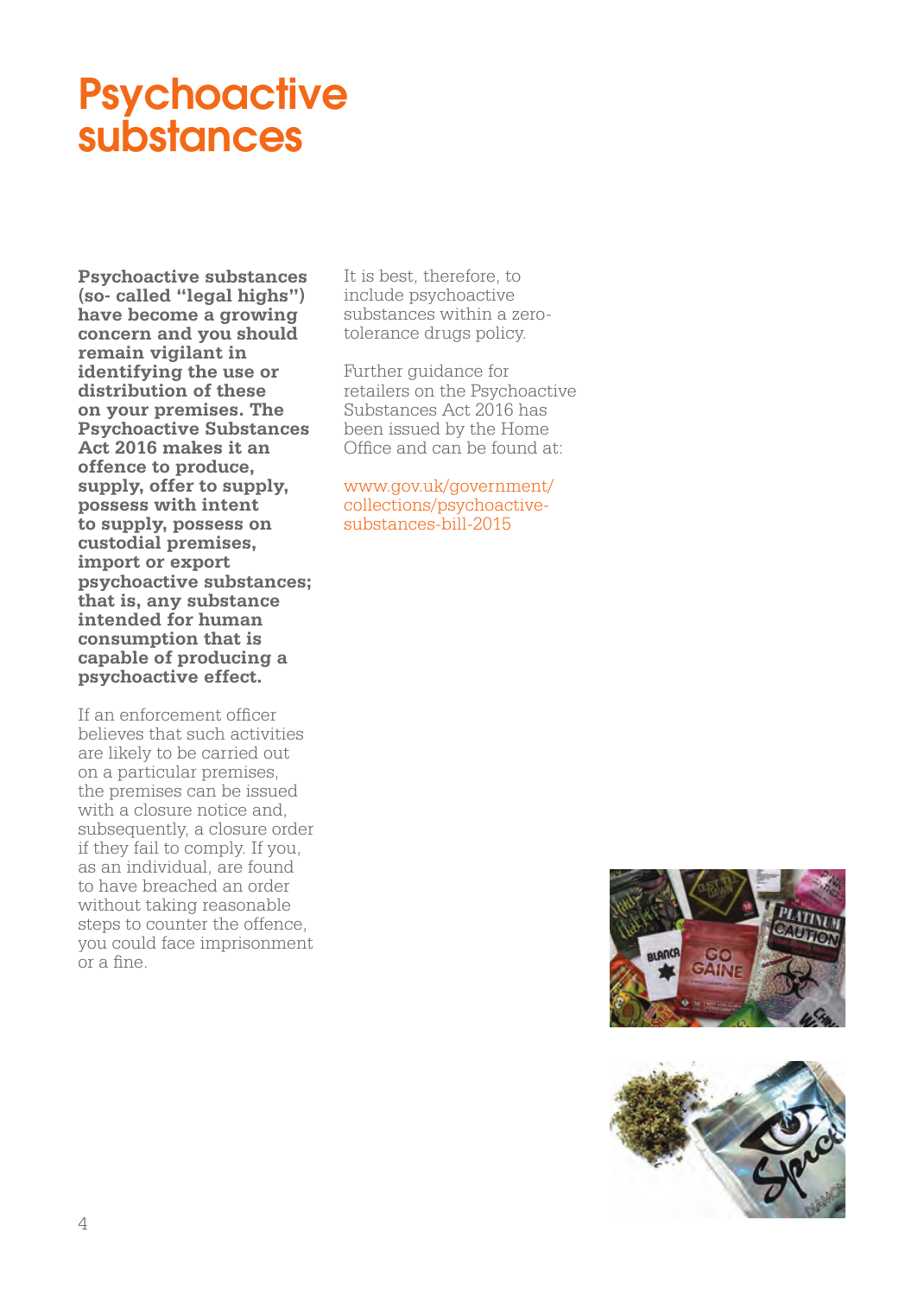#### **Preventing** drug use on your premises

- Enforce a robust drugs policy. Whilst it not a legal requirement, it will demonstrate that you are proactive in deterring illegal activity on your premises. When producing a policy, consider issues that are relevant to your particular premises and ensure that staff are trained to enforce and uphold the policy.
- Ensure your staff are trained and know how to identify signs of drug use or supply.
- Do not 'bury your head in the sand' - ignoring the issue will only compound it as you will develop a reputation as a venue where drug abuse is tolerated.
- Maintain vigilance at all times and continue to supervise the entire premises.
- Maintain high standards of cleanliness to deter drug users and dealers. A commitment to high standards of service will highlight that you are unlikely to tolerate illegal activity.
- Establish strong relationships with your licensing officers and police in order to preserve a channel of communication

and advice. Some police forces are running workshops and seminars on this subject.

- Get to know your customers.
- If it is applicable, an effective team of door staff will assist in both removing drugs before they enter a premises and deterring drug users from attempting to enter the premises at all.
- CCTV can be used and provides an effective deterrent to keep track of those in a premises, including in secluded areas.
- Record any drugs finds or seizures - it will help to demonstrate due diligence in that you are proactively dealing with this issue.
- Have a locally agreed arrangement with the police as to how and when seized drugs will be collected for destruction. If you haven't got a drugs safe – have a secure place where they can be stored. Ensure all movement of drugs is documented so that an audit trail is maintained.

• Remember, turning a blind eye is tantamount to permitting the activity.

You will be in a better position to defend yourself and your licence if you can prove that you have taken proactive steps to tackle any issues relating to drugs on your premises.

An excellent way to maintain a safe environment and to illustrate a proactive approach to drug deterrence is to become an active member of your local Pubwatch. Pubwatches are locally run initiatives, facilitated by National Pubwatch, and look to create safe and responsible drinking environments through the sharing of intelligence and information between premises on individuals who are known to threaten such safe and responsible environments. Membership will aid premises in identifying individuals who are linked to drug use or supply and ensure that staff are able to prevent such individuals from entering the premises.

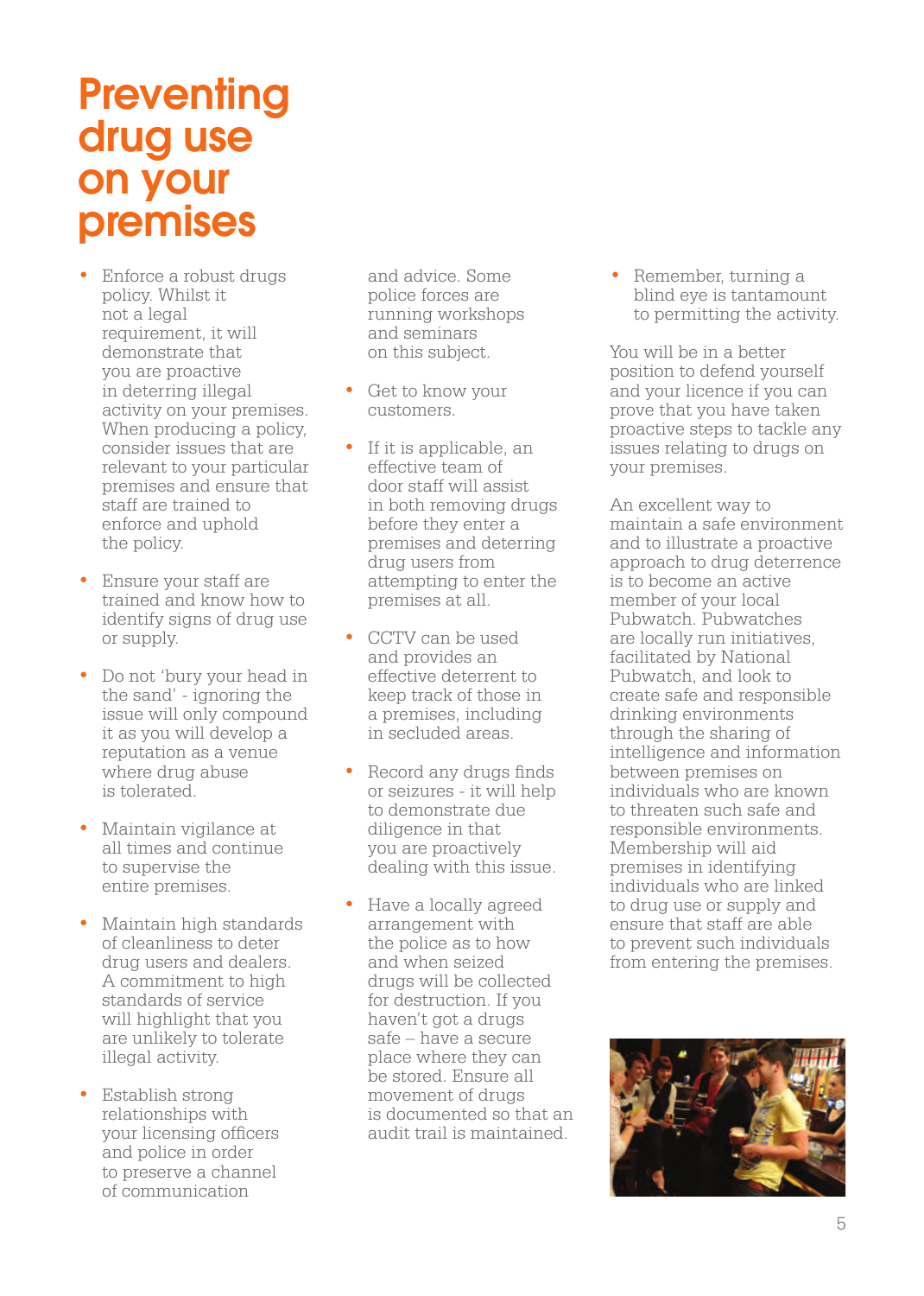

#### Door searches

**If it is viable, you should consider implementing a search policy at the door of your premises. Door supervisors have no statutory legal rights to search individuals and any search must be conducted with the individual's consent. You are, however, able to refuse entry to your premises if the individual does not consent to being searched.** 

Where an individual is found to be in possession of a controlled substance, a door supervisor can either seize the item and allow entry, seize the item and refuse entry, or seize the item and request that the individual remains present whilst the police are contacted. The police will often indicate which option they prefer, asking door staff to make a distinction between an amount of drugs for personal use and an amount of drugs intended for sale. The licence holder's drug policy should make clear what is expected of door staff in this respect.

When controlled substance are seized, the door staff should place the drugs in an evidence bag, seal the bag and record the incident in the appropriate manner as indicated by the police. Selfsealing evidence bags can be requested from the police in case any illegal drugs are seized. A colleague should always be present to witness this process to protect the integrity of staff against any potential allegations.

Consider installing a "drug safe" – this is a small, wall mounted safe with a letterbox style opening allowing for safe storage of drugs, only the police will have access to the safe. It prevents allegations of recycling by staff/ doorstaff and demonstrates a responsible approach to drugs misuse. Have it mounted near to the entrance where searches are being carried out.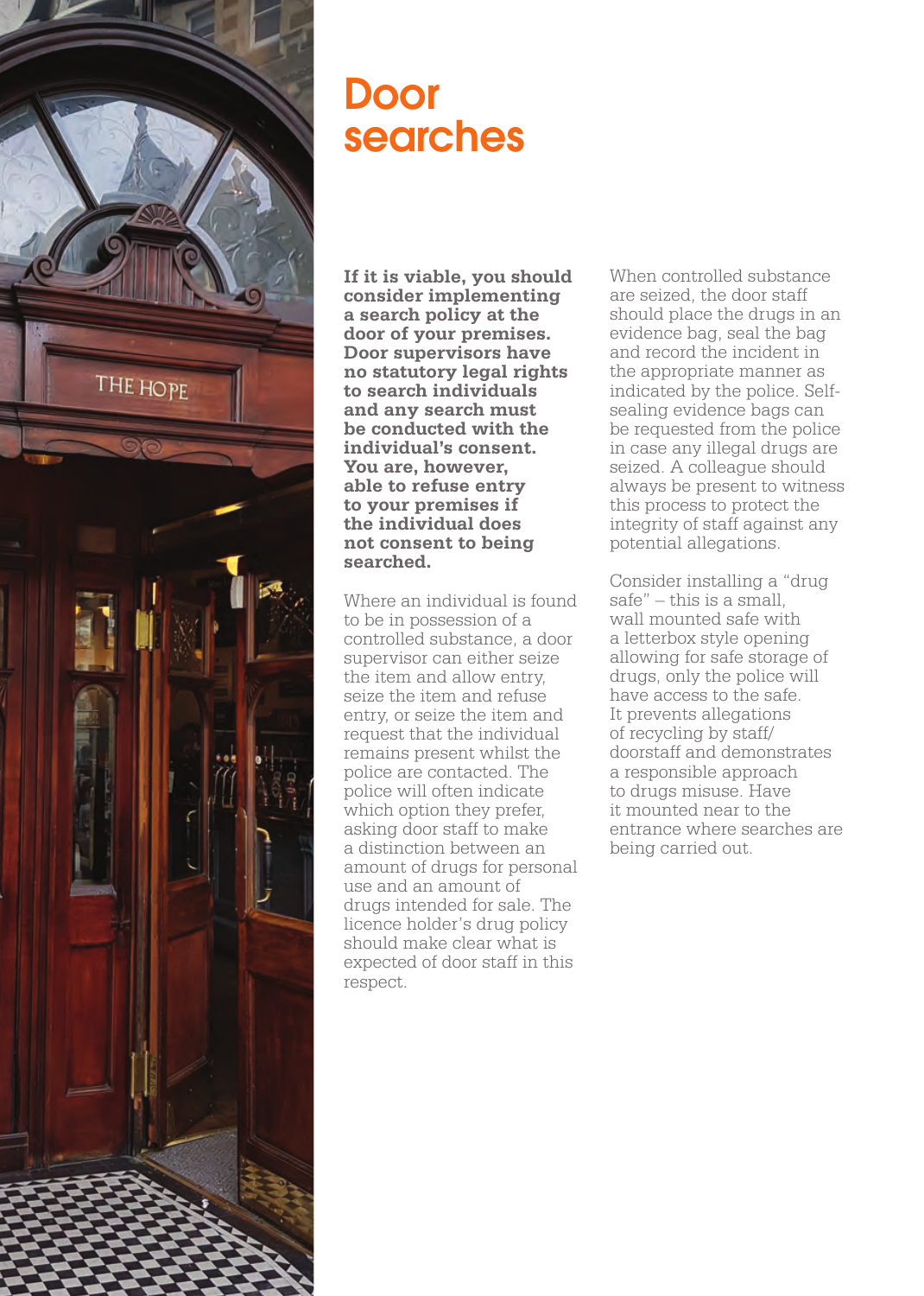#### **Dealing** with those in possession of drugs

**A premises should always look to tackle drug-related issues, no matter how small. Whilst staff should be trained to handle such situations, a degree of judgement should be exercised in deciding whether to handle the problem yourself or call the police. Do not put your staff or customers in unnecessary risk. If you feel that a situation is unsafe, call the police to ask for advice or assistance. A good relationship, with a well-established line of communication between the police and your premises, will aid in dealing with such issues in a timely and proper manner.** 

If you choose to approach an individual in possession of, or inhibited by, illegal drugs, stay calm and avoid any confrontation that may provoke aggression. Politely state your policy on drugs and ask the individual to vacate the premises. Stick to facts and never include moral judgements. Here it is best to de-personalise the situation by emphasising your legal obligations and stating that you could lose your licence or face prosecution for allowing the use of drugs on your premises. Ring the police immediately if you start to feel unsafe.

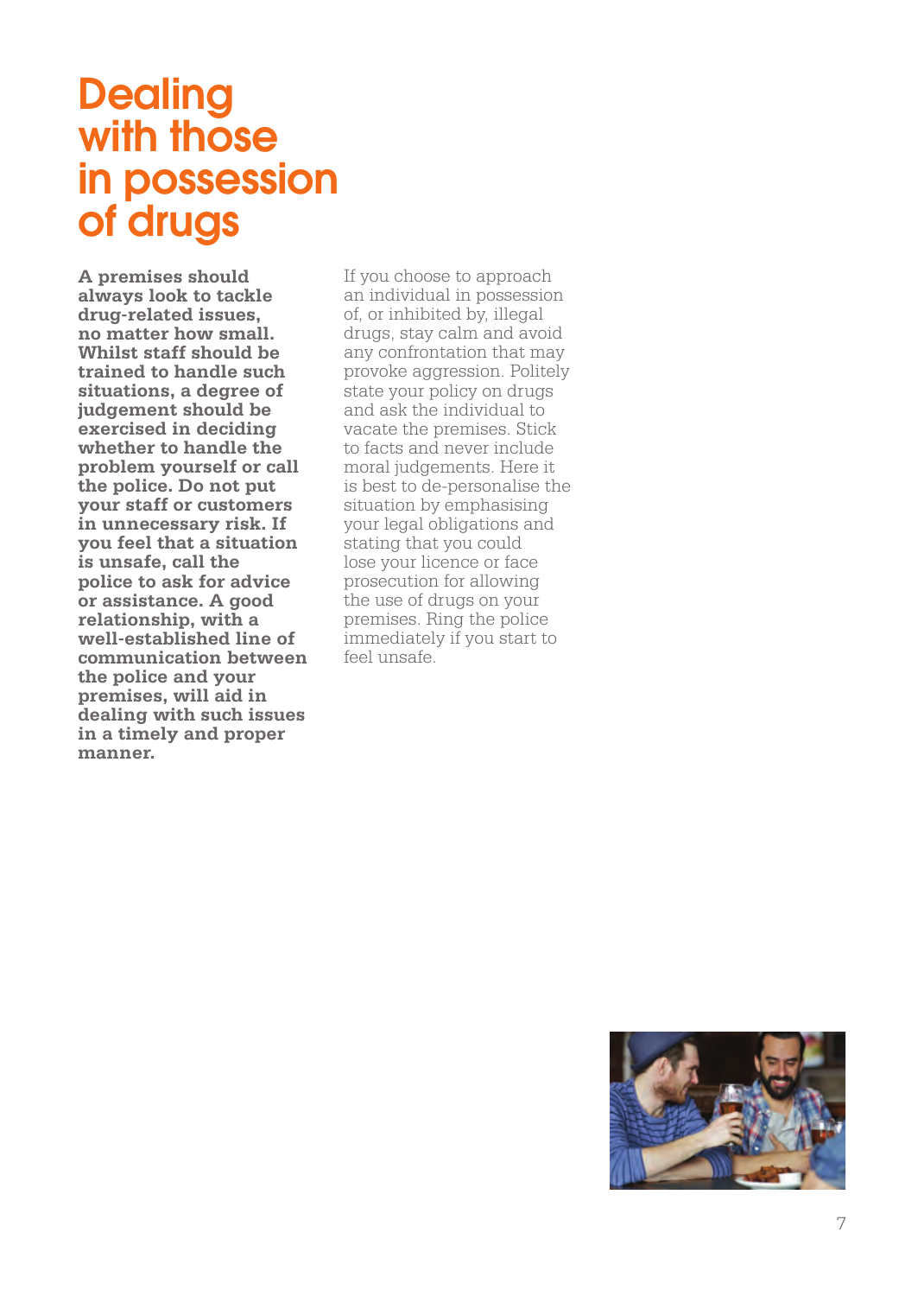

**Cannabis** 



Cocaine



Ketamine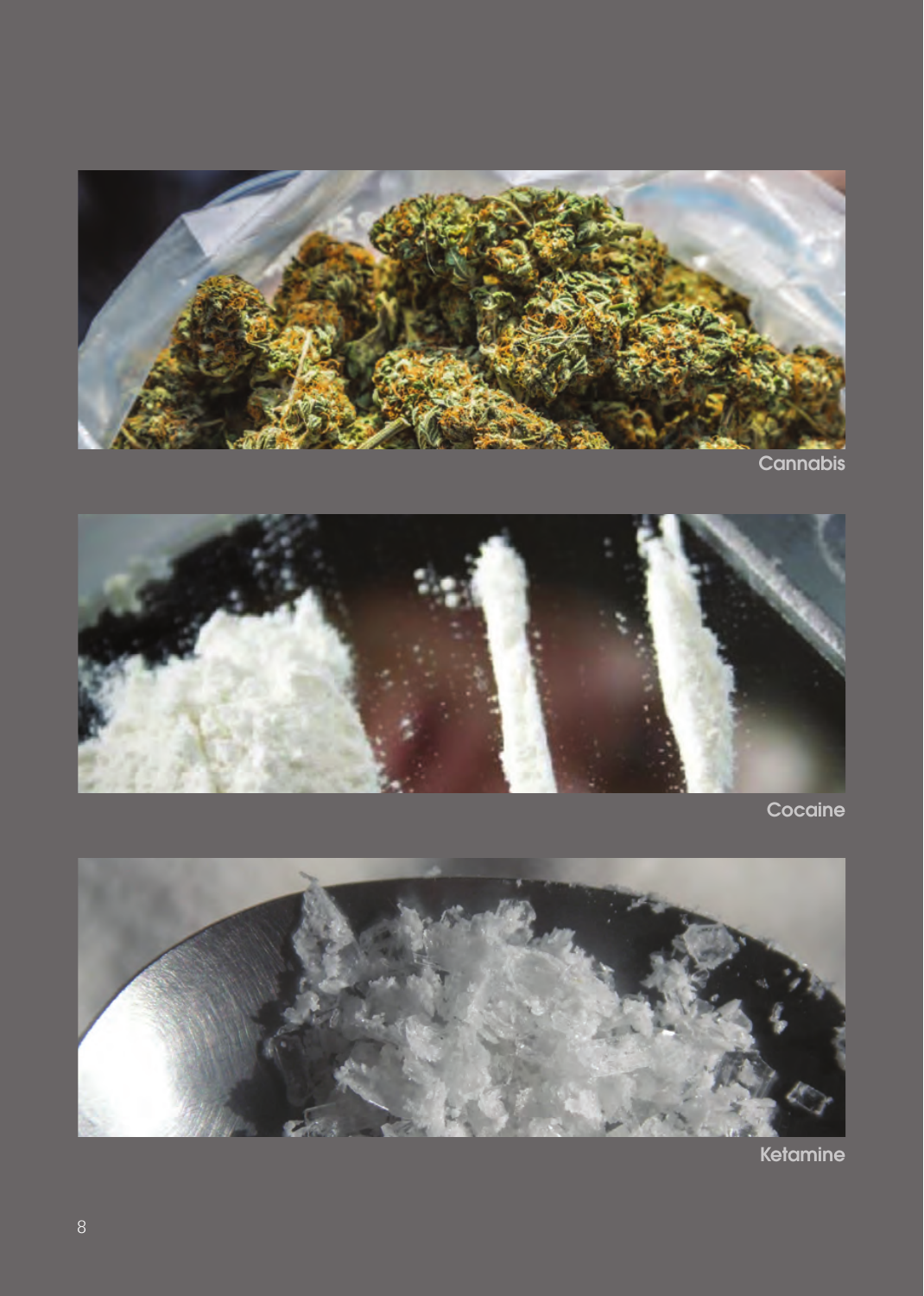### Information on commonly used drugs

| <b>Drug and associated</b><br>names                      | Form                                      | Ingested                                                                                                                                      | <b>Signs of use</b>                                                                                                                                                                                                                                                  |
|----------------------------------------------------------|-------------------------------------------|-----------------------------------------------------------------------------------------------------------------------------------------------|----------------------------------------------------------------------------------------------------------------------------------------------------------------------------------------------------------------------------------------------------------------------|
|                                                          |                                           |                                                                                                                                               |                                                                                                                                                                                                                                                                      |
| <b>Cannabis</b><br>(Marijuana, Dope,<br>Weed, Pot, Grass | Resin or herbal<br>(green/brown<br>lumps) | Smoked in<br>hand-rolled<br>cigarettes,<br>commonly<br>referred to<br>to as joints,<br>spliffs and<br>reefers, Resin<br>can also<br>be eaten. | • Dilated pupils,<br>bloodshot eyes<br>• Strong smell of burned<br>leaves<br>• Torn beer mats or foam<br>upholstery used to<br>make filters or roaches<br>• Sleepy, lethargic<br>• Lack of coordination<br>• Increased heart rate<br>• Increased craving<br>for food |
| Cocaine<br>(Coke, Charlie,<br>Snow, C)                   | White powder                              | Sniffed and,<br>in rare<br>instances.<br>injected                                                                                             | • Euphoria and unusually<br>talkative/overconfident<br>• Constant sniffing<br>· Dilated pupils<br>• Nose bleeds<br>• Fast heart rate<br>• White powder around<br>nostrils<br>• Payment in tightly rolled<br>bank notes                                               |
| <b>Ketamine</b><br>(K, Special<br>K. Jet.                | <b>Small white</b><br>crystals            | Sniffed,<br>swallowed<br>and, in rare<br>cases, injected                                                                                      | • Slow movements<br>• Losing power to control<br>limbs<br>• Hallucinations<br>• Confusion<br>• Detachment from<br>reality - brain not<br>registering any senses                                                                                                      |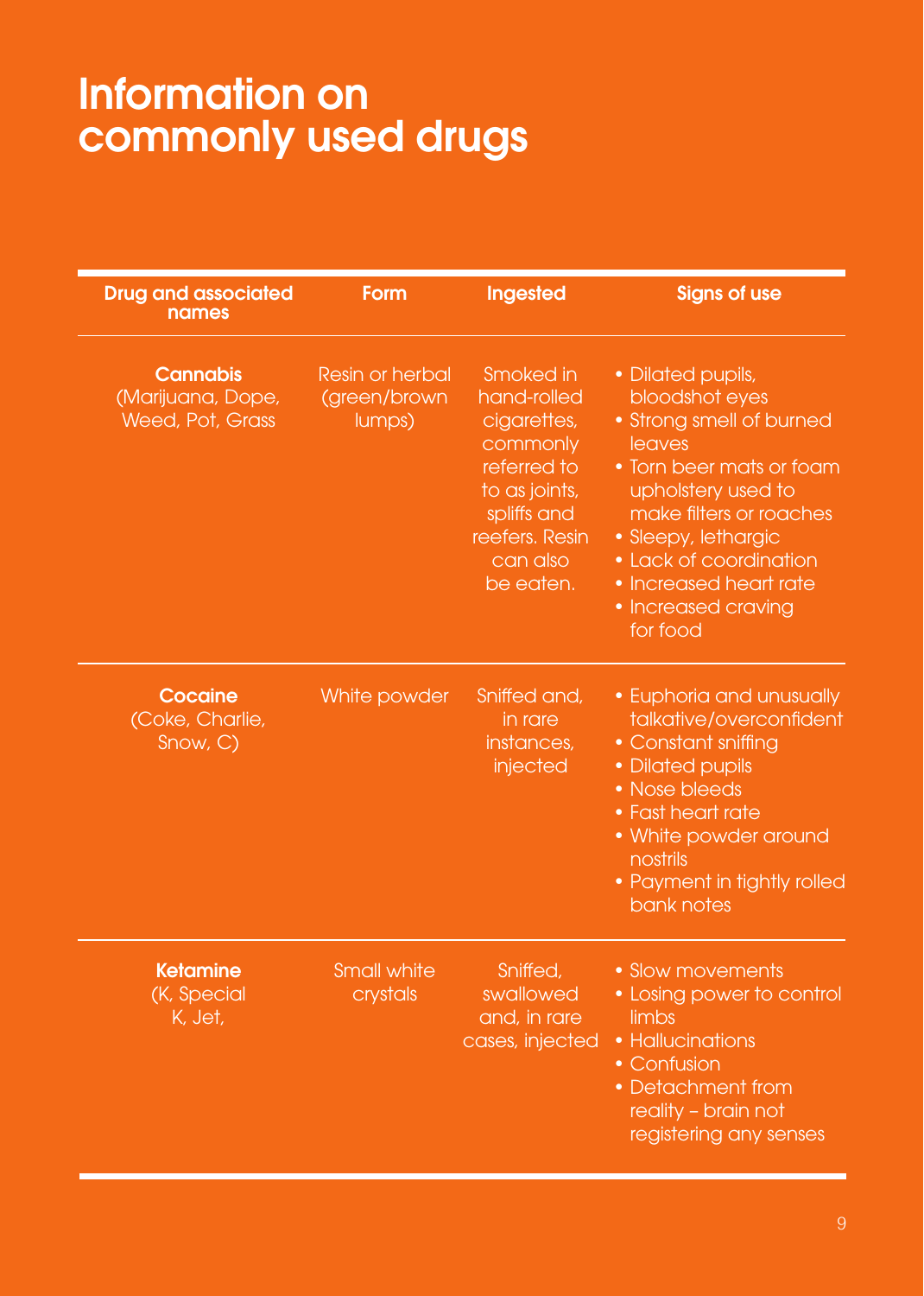

Ecstasy/MDMA



LSD



Amphetamines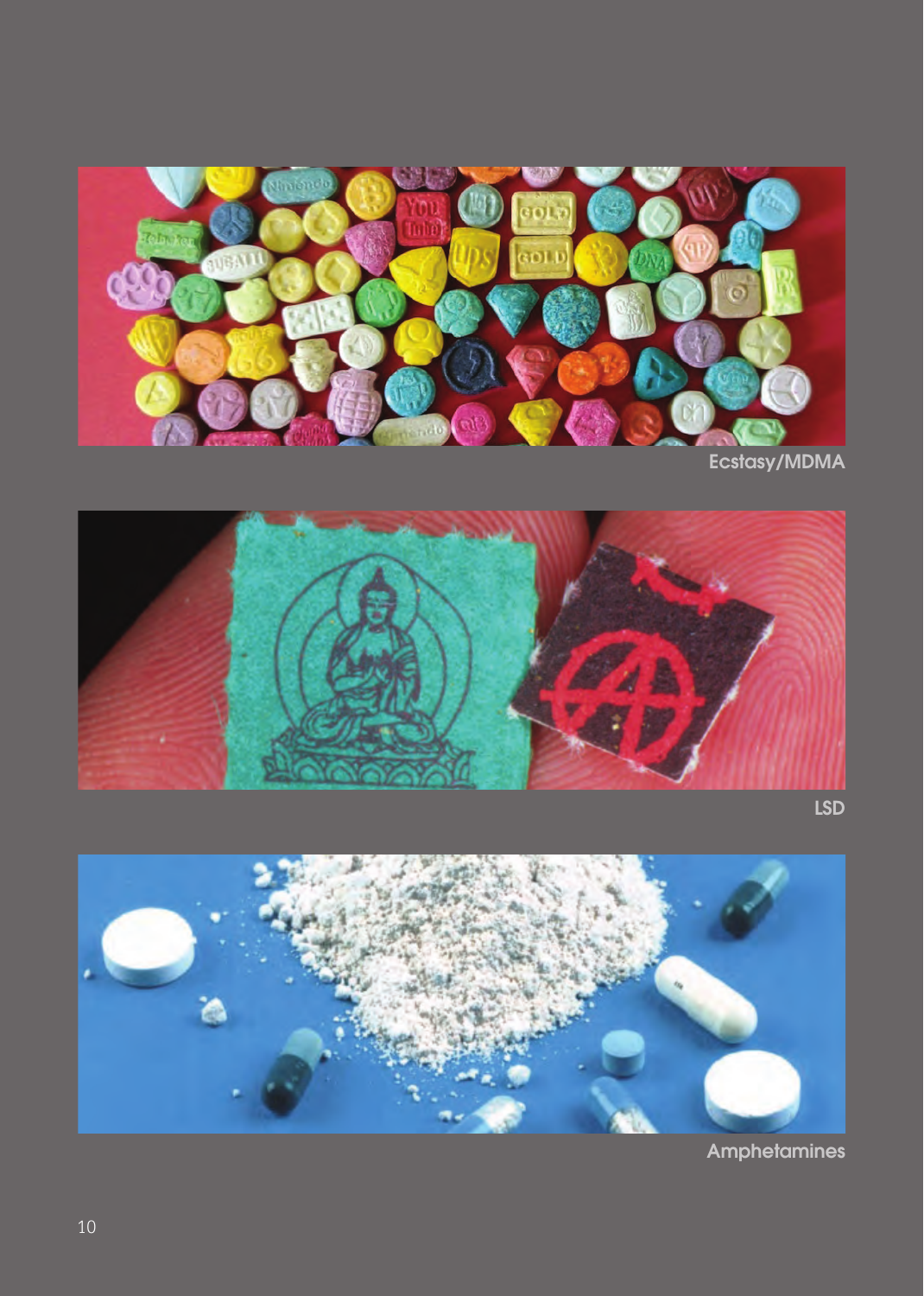# Information on commonly used drugs cont.

| <b>Drug</b> and associated<br>names                               | Form                                                                                                     | Ingested              | <b>Signs of use</b>                                                                                                                                                                                      |
|-------------------------------------------------------------------|----------------------------------------------------------------------------------------------------------|-----------------------|----------------------------------------------------------------------------------------------------------------------------------------------------------------------------------------------------------|
| <b>Ecstasy/MDMA</b><br>(E, Pills, Molly, MD)                      | Pill and white<br>powder                                                                                 | Sniffed.<br>swallowed | • Euphoria and<br>hyperactivity<br>• Moving jaw, known as<br>gurning<br>• Dehydration<br>• Sweating<br>• Demand for<br>non-alcoholic drinks<br>whilst appearing under<br>the influence of a<br>substance |
| <b>LSD</b><br>(Acid, Tab,<br><b>Blotter, Cid)</b>                 | Paper squares<br>with various<br>designs, gelatine,<br>and microdots.<br>Less commonly<br>in tablet form | Swallowed             | • Hallucinations<br>· Unpredictable<br>behaviour<br>• Incoherence<br>• Dilated pupils<br>• Emotional distress                                                                                            |
| <b>Amphetamines</b><br>(Bennie, Speed,<br>Uppers, Whiz,<br>Ampes) | Tablets,<br>capsules<br>or powder                                                                        | Swallowed             | • Euphoria<br>• Increased body<br>temperature<br>or blood pressure<br>• Dry mouth<br>• Fast breathing<br>• Dilated pupils<br>• Increased energy and<br>alertness                                         |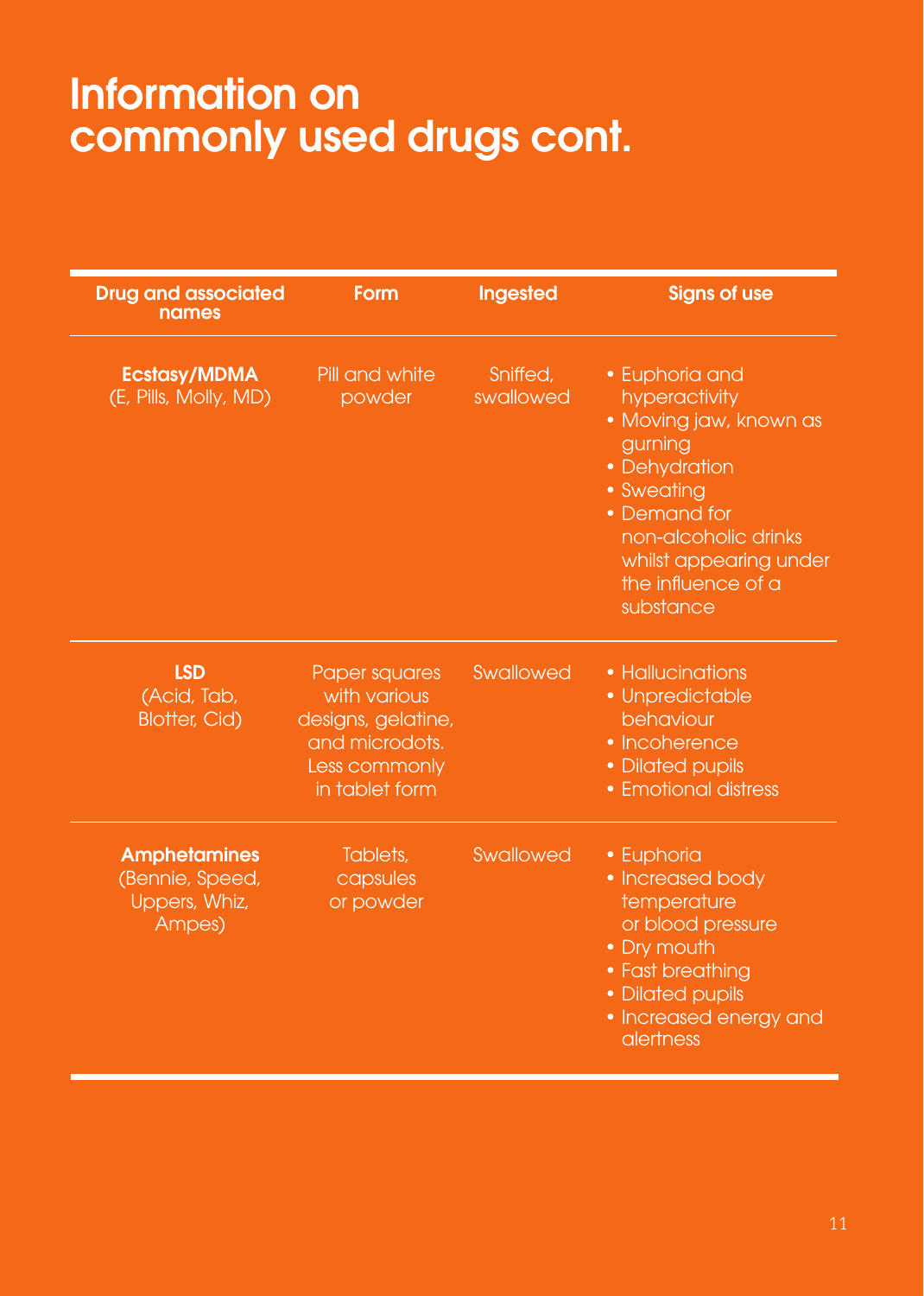

Crack



Heroin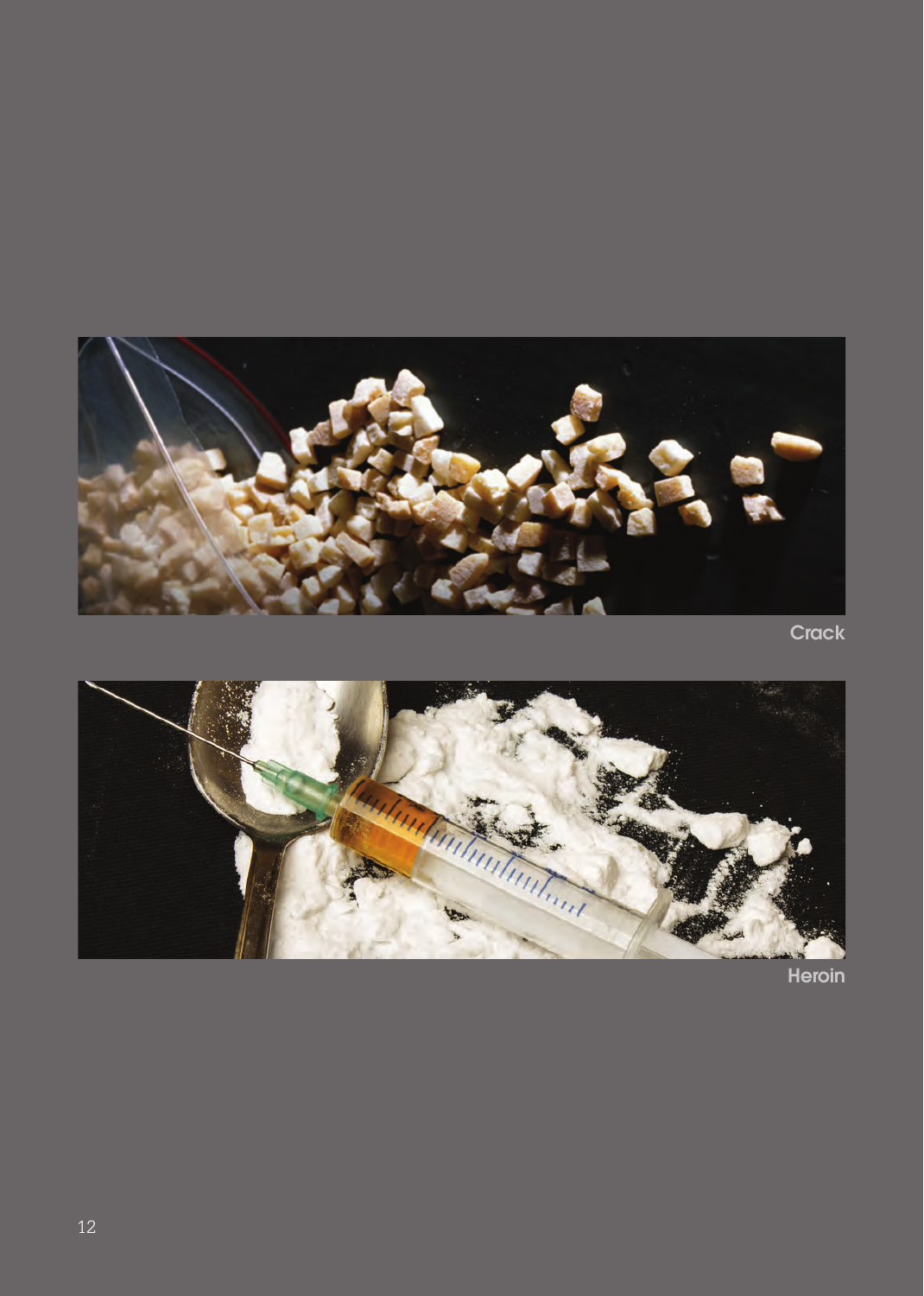### Information on commonly used drugs cont.

| <b>Drug and associated</b><br>names                        | Form                               | Ingested                                   | <b>Signs of use</b>                                                                                                                                                                                                                                  |
|------------------------------------------------------------|------------------------------------|--------------------------------------------|------------------------------------------------------------------------------------------------------------------------------------------------------------------------------------------------------------------------------------------------------|
| <b>Crack</b><br>(Rocks, Crumbs,<br>Dice, Candy)            | Yellowish rocky<br>lumps           | Smoked in<br>pipes or<br>heated<br>on foil | • Instant elation that<br>wears off rapidly<br>• Aggressive behaviour<br>• Scorched foil<br>• Burns on fingers<br>· Dilated pupils<br>· Uncharacteristic<br>irresponsibility<br>• False sense of power/<br>confidence                                |
| <b>Heroin</b><br>(Junk, Smack,<br>Brown Sugar,<br>Gear, H) | Off-white or<br>brownish<br>powder | Injected or<br>heated<br>and inhaled       | • Sleepy euphoria<br>• Slow breathing<br>• Needle marks on body<br>· Syringes, needles,<br>blood-stained cotton<br>wool, scorched tinfoil<br>or spoons<br>• Dry mouth<br>• Flushed skin<br>• Deterioration of<br>self-control and<br>unconsciousness |

Controlled drugs list: https://www.gov.uk/government/publications/controlled-drugs-list--2